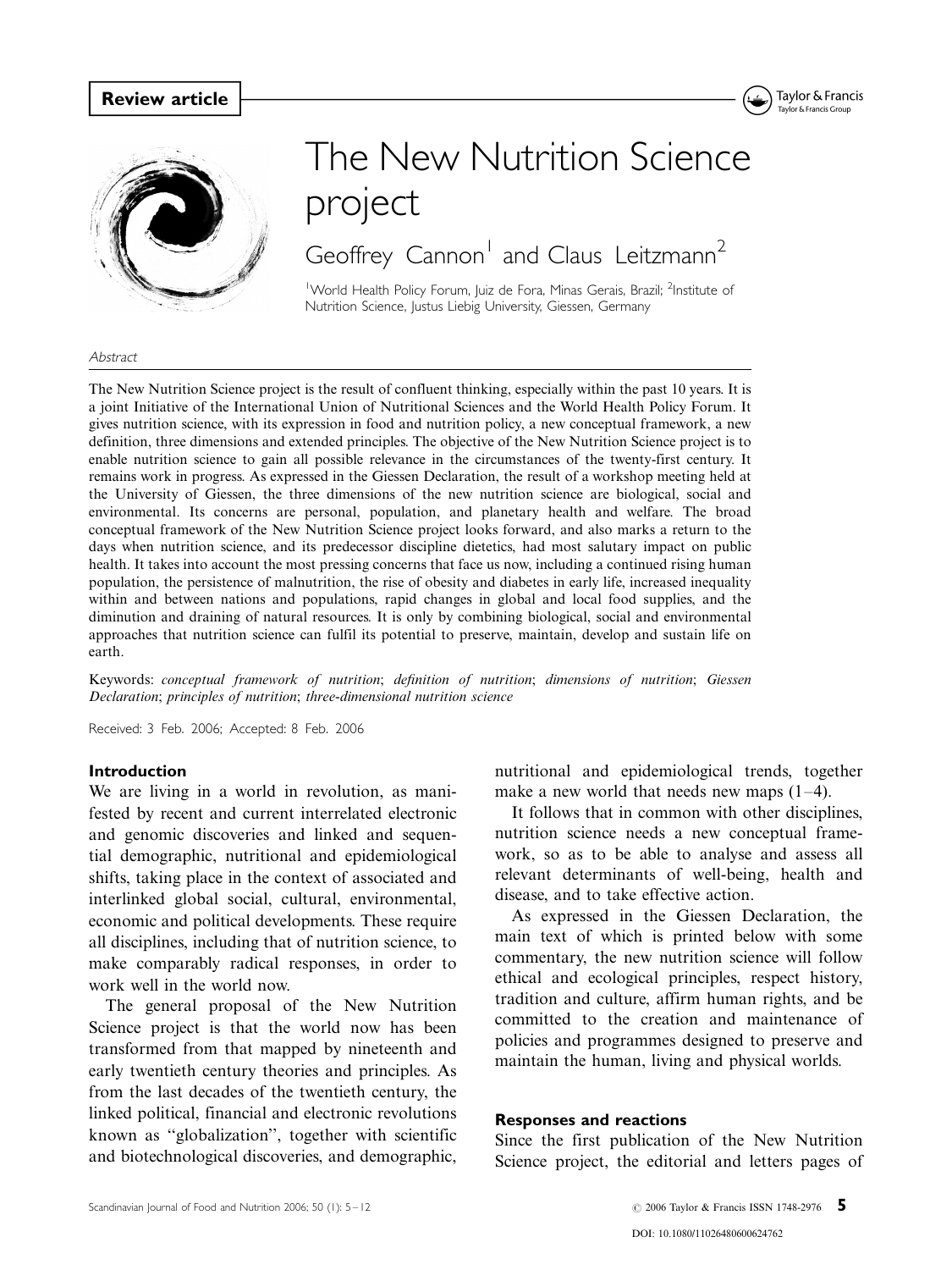recent issues of the international journal Public Health Nutrition have included many references to and comments on the project, both in general (5) and as advocated in the Giessen Declaration (6).

Thus, John Waterlow, emeritus Professor of Nutrition at the London School of Hygiene and Tropical Medicine, while emphasizing the importance of physiology and biochemistry, writes: ''The Giessen Declaration has reminded us that environmental science should be included in nutrition's field of interest'' (7).

Marion Nestle, Professor of Nutrition at New York University, writes: "Expanding the definition of nutrition science to encompass social, economic, political and environmental dimensions is a really good idea, especially now that nutrition problems are so universal and so complex ...This Project should be required reading for everyone who investigates or applies nutrition science'' (8).

Lois Englberger writes from Pohnpei in Micronesia, where she is a collaborator with the International Union of Nutritional Sciences (IUNS) task force on indigenous people's food systems and nutrition: ''I am now promoting the new nutrition science and its findings and recommendations here with members of our island community" (9). Harriet Kuhnlein, convenor of this IUNS task force and Director of the Center for Indigenous Peoples' Nutrition and Environment at McGill University in Québec, writes: "The New Nutrition Science project holds much promise to develop our thinking . . . about the issues of people living at the 'grass roots' in the real world of global environmental and economic, and hence nutritional, change'' (10). From the Globalism Institute in Melbourne, Australia, Gyorgy Scrinis writes: ''The New Nutrition Science project rightly emphasizes the need to integrate cultural and ecological dimensions with biochemistry'' (11).

Derek Yach, then of the School of Public Health at Yale University, now at the Rockefeller Foundation in New York City, and others, report on a workshop on the future of nutrition involving key stakeholders including industry, held on the occasion of the 18th International Congress of Nutrition in Durban in September 2005. In referring to the New Nutrition Science project, they write: ''The International Union of Nutritional Sciences has taken the lead in a project aimed at redefining and broadening nutrition science and practice to include biological, social and environmental dimensions in

an attempt to address nutritional problems in a way that will balance the health of humans and of the biosphere'' (12).

Arne Oshaug, Professor of Public Nutrition at Akershus University College in Norway, is, however, not happy. In concluding a long critical commentary he writes: ''The New Nutrition Science project. . .raises a number of challenges of great importance for the further development of public (health) nutrition ... [however] . . . Can it be called 'a new nutrition science' . . .? My personal opinion is no'' (13). A contrasting view is taken by Professor Thomas Baranowski of Baylor College of Medicine in Texas, USA, who says, with reference to the Giessen Declaration: ''Nutritional science, the discipline, is in the midst of revolutionary change'' (14). And writing in the UK Nutrition Society Gazette, Esté Vorster, chair of the Durban congress, and a signatory of the Giessen Declaration, says of the New Nutrition Society project: ''Scientists are rethinking and reformulating the definition, dimensions and scope of nutrition science, in order to be able to address global nutrition problems in a more sustainable, environmentally friendly and relevant way" (15).

# Descriptions and explanations

So it is in a context of considerable interest that the editor of this journal has invited us to give an account of the New Nutrition Science project, including the Giessen Declaration. As convenors of the workshop meeting at which the Declaration was agreed, editors of the special issue of Public Health Nutrition in which the new nutrition science has been outlined (5) and presenters of its work in progress in plenary lectures at the Durban congress (16, 17), we are delighted to do so. We also take the opportunity to salute the change in the title of this journal, with all that this may mean.

The case for the new nutrition science is made by Ricardo Uauy, current president of the IUNS. In his paper contributed to the special issue of Public Health Nutrition, he writes: ''The chemical and biological sciences have provided a strong base for nutrition and have been essential in establishing nutrition as a science with public health relevance. However, these approaches are clearly insufficient to address the main challenges that confront nutrition science now in the twenty-first century. There is a pressing need to include the social, economic and human rights aspects within an ethical framework,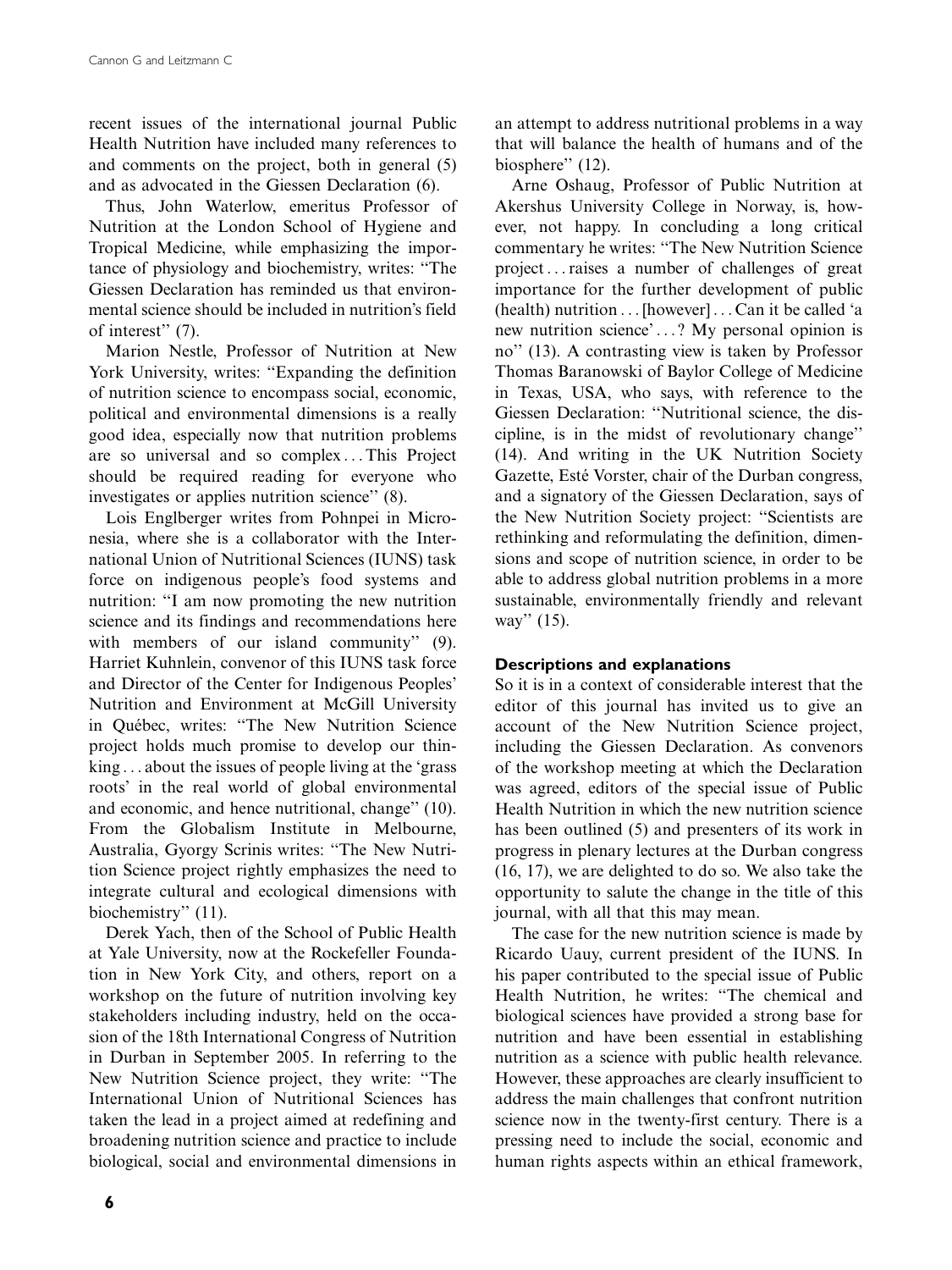in order to define future policies that will secure the right to safe and nutritious food for all'' (18).

Mark Wahlqvist, the immediate past president of IUNS, in his paper in the same special issue, he writes: ''Nutrition science has made giant strides in the last century. But the human population continues to increase; and the global climate is changing, with vast implications. Our science has been good in specific ways, but has ignored and overlooked planetary welfare and thus the basic determinants of human health and well-being. We must now ensure that the practice of our science supports sustainable ecosystems and healthy environments" (19).

# Origins and confluences

Ricardo Uauy and Mark Wahlqvist are writing in a general context of a felt need for nutrition science to develop. Towards the end of the twentieth century an increasing number of professionals working in nutrition science, food and nutrition policy, and allied fields, became increasingly concerned to emphasize the public and social aspects and implications of their work.

In this they have been and are acting in the spirit of the originators and champions of the great public health movements of the nineteenth century, such as Rudolf Virchow (20), who insisted on the social responsibilities of scientists and correspondingly campaigned to ensure that the ruling classes of the day accepted the need to institute public works such as closed drains, to protect the health of populations. A substantial number of professionals now describe themselves as public health nutritionists, or more broadly as public nutritionists (21), for such reasons.

During the same period others in the field have seen the need to link nutrition as a biological science with its environmental aspects and implications. Nutrition ecology, and then the discipline of Vollwert-Ernährung ("wholesome nutrition"), became taught at the University of Giessen (22), and Mark Wahlqvist and others began to develop the concept of ''econutrition'' (23). Comparably integrated approaches to nutrition science and food and nutrition policy had and have also been developed by Nevin Scrimshaw at the Institute of Nutrition of Central America and Panama (INCAP) and then at Massachusetts Institute of Technology; John Waterlow at the London School of Hygiene and Tropical Medicine; Malden Nesheim, Michael Latham, Cutberto Garza and other leaders at Cornell University; Ibrahim Elmadfa at the University of Vienna; and elsewhere.

### Meetings and decisions

Before and at the beginning of his IUNS presidency, Mark Wahlqvist decided to work towards the creation of a conceptual framework for this confluent thinking, teaching and practice. Informal discussions to this end were held at the inaugural meeting of the World Health Policy Forum in Camogli, Italy, in 2000, at a workshop meeting at the Bellagio Rockefeller Center, Lake Como, Italy, in 2001, at the International Congress of Nutrition in Vienna, in 2001; at international conferences in Melbourne and Auckland in 2002; at the World Summit for Sustainable Development in Johannesburg in 2002; at the annual meetings of the UN System Standing Committee on Nutrition in Chennai, India, in 2003, and New York in 2004; and at other venues.

As a result, it was agreed to institute a joint Initiative of the IUNS and the World Health Policy Forum; and the present authors were invited to convene the Initiative, Claus Leitzmann then being treasurer of IUNS and Geoffrey Cannon executive director of the Forum. This joint Initiative continues under the IUNS presidency of Ricardo Uauy.

# Rationale, dimensions, definition and principles

The new nutrition science is outlined in the Giessen Declaration (6). This is the product of a 4 day workshop meeting held at Schloss Rauischholzhausen of the Justus Liebig University of Giessen in Germany, in April 2005. In identifying the New Nutrition Science project, all participants emphasized that the Initiative is work in progress. The location has special significance: it was at Giessen that Justus von Liebig developed nutrition science as a biochemical discipline.

After the workshop meeting had been completed and the Declaration agreed, participants moved to the Liebig Museum in the middle of the city, within which the offices and laboratories of the great biochemist are preserved. In the small lecture theatre in which he taught the first generations of his students, who then went on to shape nutrition science in Europe, the USA and all over the world, all participants present read out a section of the Declaration a section at a time, and then all signed it.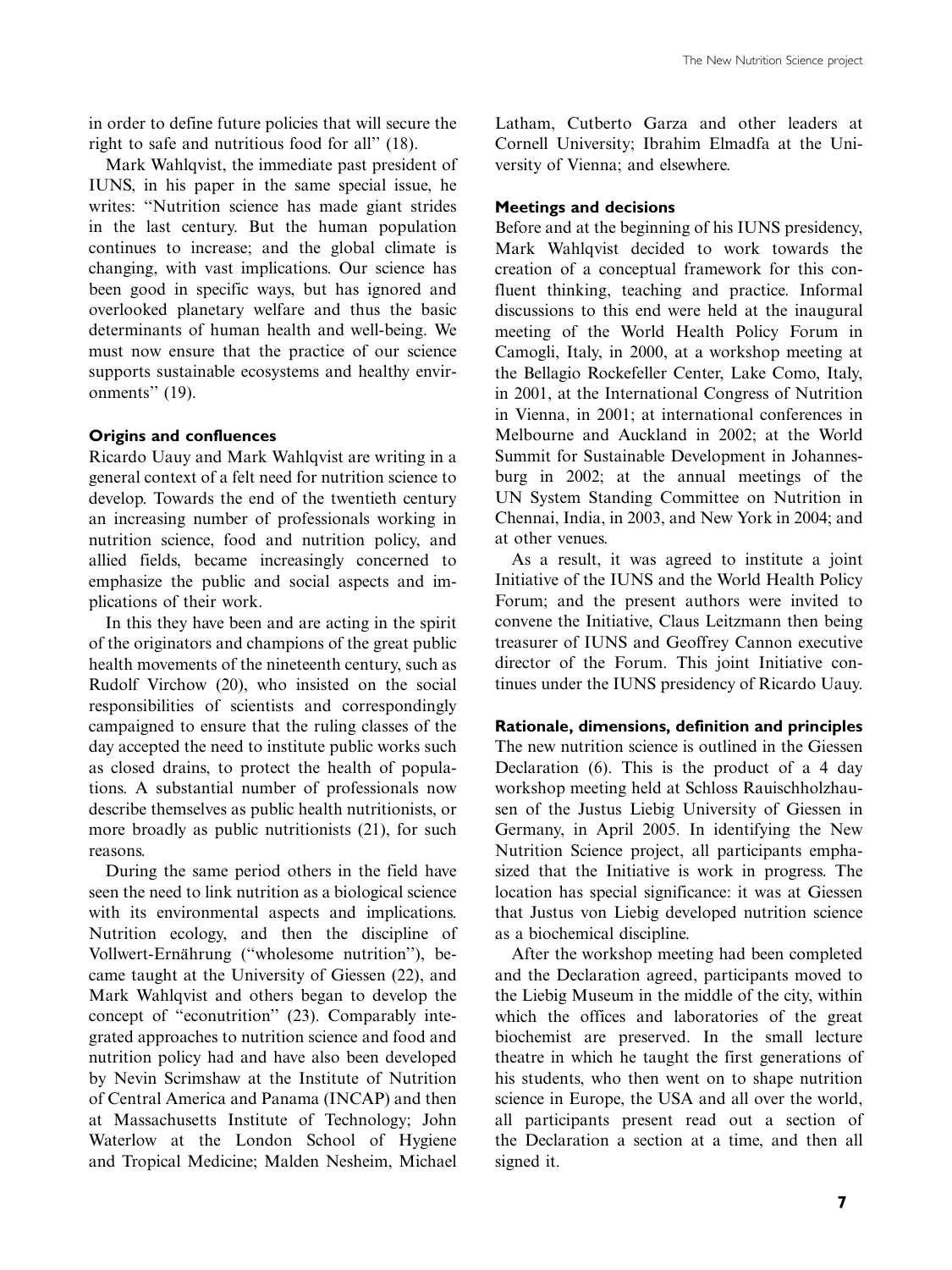As already stated, the new nutrition science is three-dimensional: biological, social and environmental. Consequently, it is concerned with personal, population and planetary health; with the human, living and physical worlds. The basic and pressing reason for this new broad conceptual framework is that the science now needs to confront the opportunities and challenges of the twenty-first century, which in many respects are very different to those of the mid-nineteenth century when the science was created in its modern form, by Justus von Liebig and other practitioners of the science that, as devised by them, became known as biochemistry  $(24)$ .

The Declaration begins by acknowledging that the meeting was held under the auspices of the President of the University of Giessen, the President of the IUNS and the President of the World Health Policy Forum. The signatories then recognize the work already done by institutions, organizations and individuals in Africa, Asia, Europe and the Americas that are already addressing the issues, challenges and resolutions set out in the Declaration. As well as the teaching and practice undertaken in progressive universities and research centres, these include the convergent thinking of recent pioneers, often working in teams, who have developed public nutrition, nutrition ecology and indeed public health nutrition in its broadest aspects.

# Biological, social and environmental dimensions

The main text of the Declaration begins by stating: ''Now is the time for the science of nutrition, with its application in food and nutrition policy, to be given a broader definition, additional dimensions and relevant principles, to meet the challenges and opportunities faced by humankind in the twentyfirst century.

''As originally conceived and as now usually studied and practised, nutrition is principally a biological science. This classic biological dimension of nutrition science is and will remain central. Descriptively it is concerned with the interactions of food and nutrition with physiologic, metabolic and now also genomic systems, and the effects of these interactions with health and disease. Prescriptively it deals with the nutritional control and prevention of disease and the improvement of health in humans, at all levels from individuals to

populations; and also with animals and plants usually as human resources''.

One concern that has been raised since publication of the Declaration is that the new nutrition science seems to pay less attention to the biological dimension. This is not so. Indeed, the threedimensional approach will encourage biological scientists working in the field of nutrition, to appreciate the social and environmental meaning and implications of their work, which should increase its value. It is with this in mind that the Declaration goes on to state:

''Those now concerned with the future of the world at all levels from local to global, generally agree that their overriding shared priority is to protect human, living and physical resources all together, in order to enable the long-term sustenance of life on earth and the happiness of humankind. Nutrition science is one vital means to this end. This implies expansion and enlargement of the science, and its identification as a broad, integrative discipline, enabled to identify and address the circumstances, challenges and opportunities of the twenty-first century''.

And so: ''The biological dimension should therefore be one of the three dimensions of nutrition science. The other two dimensions are social and environmental''.

# Personal, population and planetary health

The Declaration goes on to identify the general context in which the food, agriculture and nutrition sciences were originally devised in the midnineteenth century in Europe. ''The general social, economic and political context of the science at that time was one of industrial and other material expansion, and so of human, mechanical and technological growth and power, and the consequent exploitation of human, living and physical resources. This was at a time when the global human population was far less numerous and less longlived than it is now. Further, until relatively recently it has generally been assumed that the world's living and physical resources were inexhaustible.

''Correspondingly, application of the principles that have explicitly or implicitly governed nutrition science, has created food systems that have greatly contributed to the six-fold increase of the global human population in the last 150 years''. This vast increase has come with a price, which begins to show why nutrition science, with its application in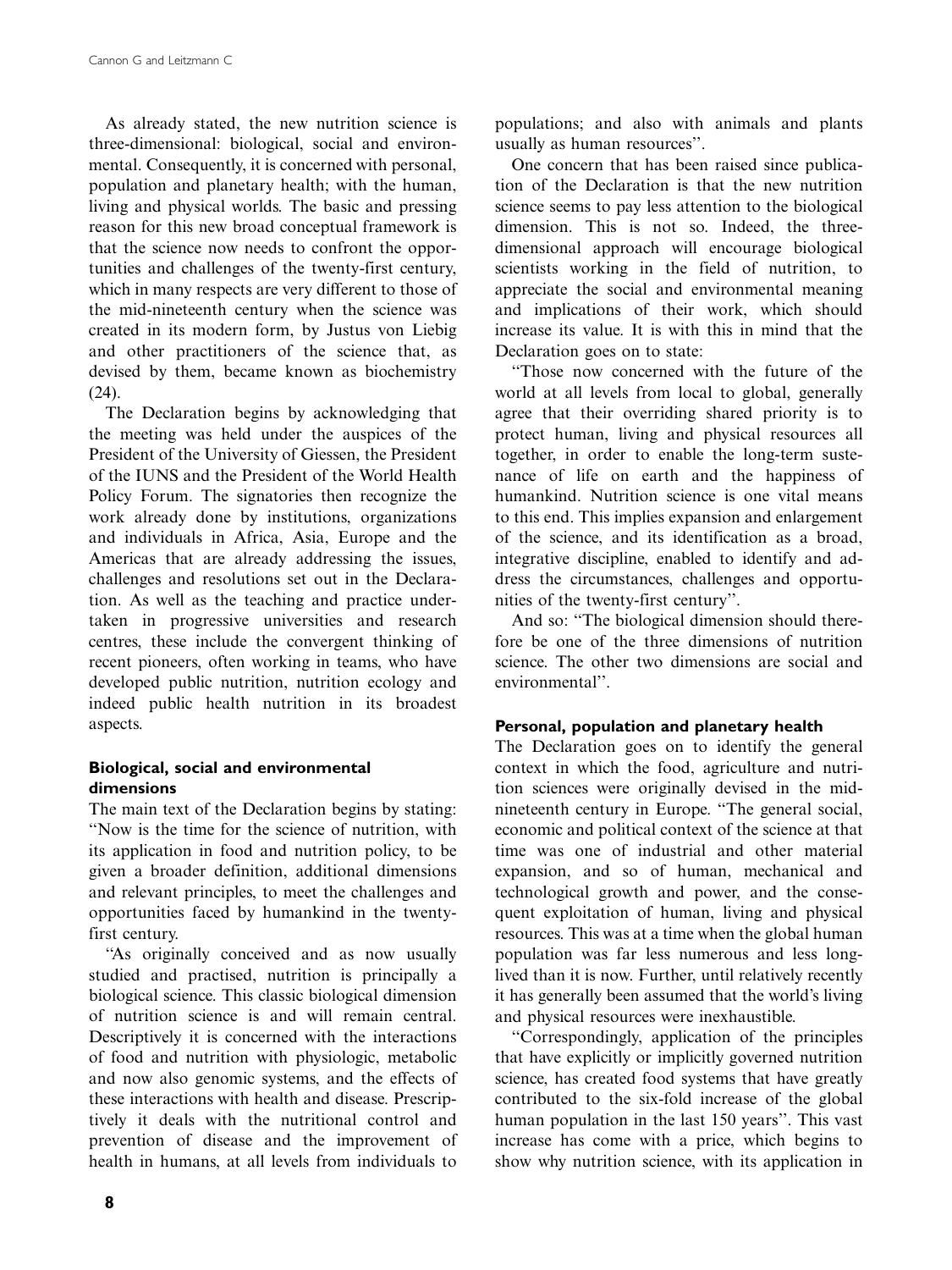food and nutrition policy, needs to include the environmental dimension and so not be solely concerned with the human species and animals and plants ''in the service of humankind''. ''During this time non-renewable energy use, material consumption and waste generation have increased enormously. This has resulted in the depletion of many living and physical resources and changes to ecosystems, and also has heightened the contrast between and within rich and poor regions and countries in access to material and other resources''.

The introductory section of the Declaration then includes the following key statement. ''For these and other reasons, the human species has now moved from a time in history when the science of nutrition, and food and nutrition policy, have been principally concerned with personal and population health and with the exploitation, production and consumption of food and associated resources, to a new period. Now all relevant sciences, including that of nutrition, should and will be principally concerned with the cultivation, conservation and sustenance of human, living and physical resources all together; and so with the health of the biosphere''.

Global food systems have been and are being transformed with accelerating speed, as a result of mechanization, urbanization, and now biotechnology and economic globalization. These have had and are having various profound effects, some generally beneficial, others that are troublesome. ''Food processing, including refrigeration, has enabled the supply of a wide range of foods across seasons and continents. Food manufacturing, retailing and distribution are now increasingly concentrated in fewer hands. Traditional cuisines are being replaced by new eating patterns framed by new technologies, ways of living and economic structures''. The development of technologies ''profoundly affect[s] the relationship between food and the health of people, populations and the planet, and will continue to do so''.

#### The general challenges of this century

The Declaration begins its central section with a statement on the interrelated, profound and accelerating general ideological, social, technological and environmental changes that shape the world in which we now live. ''Nutritional status and resultant human health at all levels from individual and

communal to national and global, are affected by these unprecedented changes''.

The Declaration then makes a summary audit of these changes. ''This twenty-first century in many respects shows prospects of opportunity and prosperity for the minority that enjoys stable entitlements including physical and financial security, adequate, nourishing and safe food, safe water supplies, and good education and health.

''The majority is not so fortunate. Most people in the world could in future be better off in some and possibly even most respects than they are now. But they are afflicted and threatened by interrelated deprivations that make social and individual life difficult and sometimes impossible. These include loss of amenities and skills; loss of traditional farming and food cultures; loss of land, property and independence; vulnerability to unemployment, dislocation, and other impoverishments; precipitate urbanization; social, economic and political inequities and turmoil; poor governance, and conflicts and wars of many types.''

After long discussions in and out of formal sessions, all participants in the workshop meeting agreed that nutrition science, with its application in food and nutrition policy, must now face environmental facts and projections. ''Many planetary environmental indicators are now deteriorating. These include global climate change and the persistent depletion of stratospheric ozone; the depletion and degradation of topsoil; the accelerated loss of species and of fresh water and sources of energy; and increased use and of persistence of many chemical pollutants. Recent and current modes of food production have made major contributions to such adverse changes.

''If these environmental changes are not arrested, the conditions of the natural world will deteriorate for future generations. The extraordinary significance of these changes is that, for the first time in human experience, the overall size and the economic activity of humankind exceeds the capacity of the planet to supply, replenish and absorb. The biocapacity of the natural world is now beginning to diminish.

''Overall, humankind has enjoyed a century of gains in life expectancy, in average income and in per capita food production''. But: ''These have been unevenly shared'' Further: ''Life expectancy has decreased in the past decade in some countries on most continents, and particularly in sub-Saharan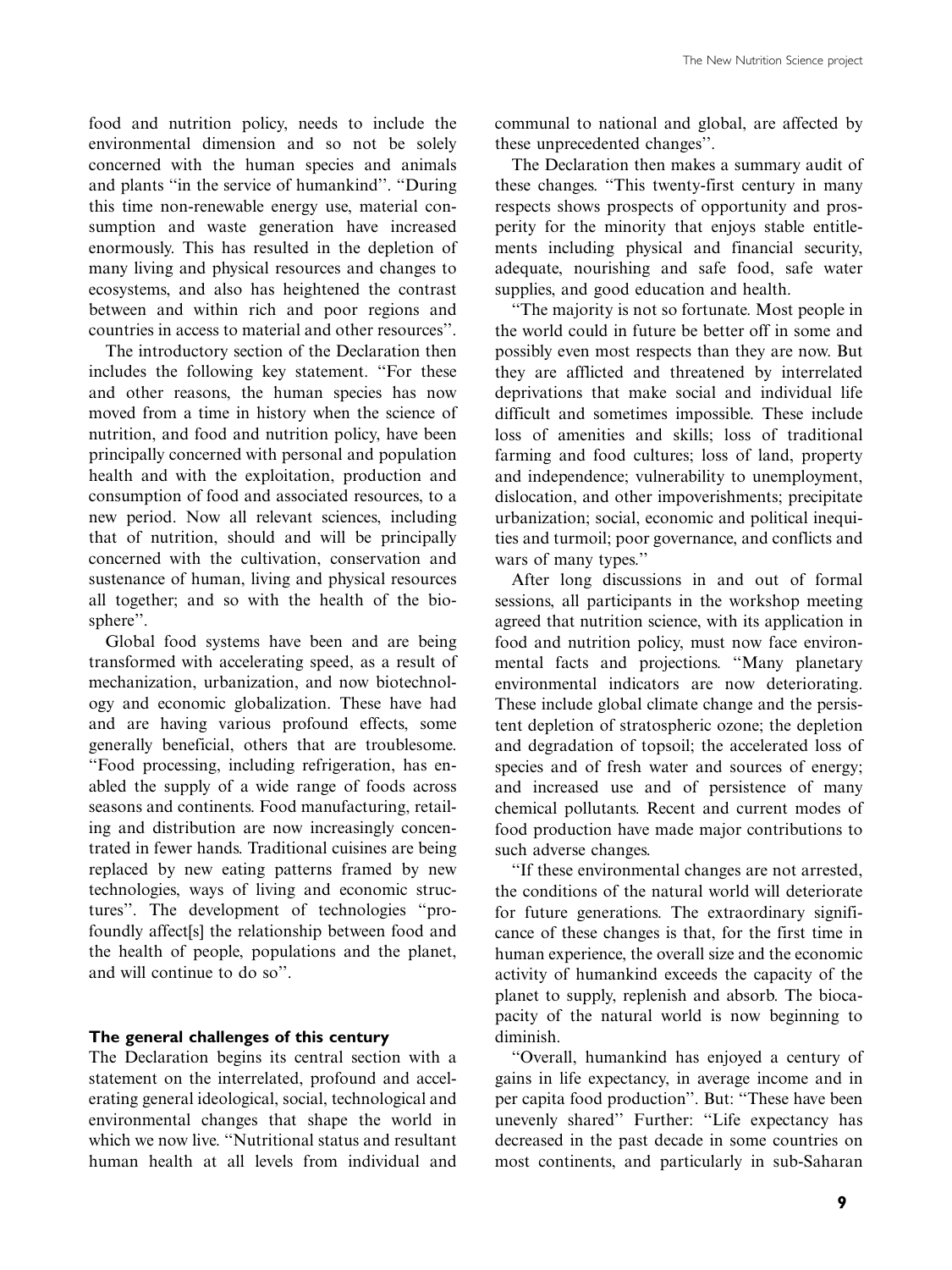Africa and the former USSR. Income disparities have increased within and between many countries. Global per capita grain production, which accounts for around half of total world food energy, has declined since the late 1990s.''

And in concluding its overview of the general challenges now facing us, the Declaration states: ''These and other changes collectively constitute an imminent global environmental crisis on a scale not previously encountered. Great pressures on various components of the life-support system of our planet are already evident. The resultant environmental and ecosystem changes pose many threats to food systems. To understand and remedy this situation will require extending the scope and collaborative engagement of many scientific disciplines, including nutrition science''.

# The nutritional challenges of this century

The Declaration then turns to the challenges that are already very familiar to nutrition scientists. ''The science is also faced with other interrelated challenges, also constituting an immense imminent crisis, which are and will remain its central direct concerns.''

Reports published by the United Nations and other authoritative organizations over the decades have summarized the state of the world's malnutrition, and usually have then gone on to set hopeful targets for improvement. But: ''Global food and nutrition insecurity and inadequacy and even chronic hunger have not significantly changed in the last twenty years. These are made worse among the most deprived populations by increased inequity between rich and impoverished nations and populations, most especially in areas of conflict and disaster.

''General and specific nutritional deficiencies increase vulnerability to infectious diseases, especially in women, infants and children. These infections in turn worsen food and nutrition security. Although improved in some parts of the world, nutritional deficiencies and infectious diseases have worsened in many of the more impoverished regions, nations and communities. Diarrhoeal diseases, HIV/AIDS and tuberculosis are examples of diseases crucially affected by nutritional status.''

In the last decade, the new challenge is the great increase in prevalence of chronic diseases in middleand low-income regions and countries. ''New epidemics of obesity, diabetes and other chronic diseases including cardiovascular and cerebrovascular diseases, bone disease and cancers of various sites, are also now afflicting middle- and lowincome countries, populations and communities. These diseases, all of which are related to nutrition, impose an enormous burden on healthcare systems''.

The Declaration proposes that only a broad approach can hope to make a gradual, lasting and sustained change for the better, and this is a principal justification for the conceptual framework of the new nutrition science. ''Nutrition science can address these challenges; but can do so successfully only by means of integrated biological, social and environmental approaches. These are also essential if nutrition science is to play its part in addressing the general challenges that now face the human species''.

# Principles, definition and purpose

Having set the scene, the Declaration then proposes the principles and the definition of the new nutrition science, as follows.

''All sciences and all organised human activities are and should be guided by general principles. These should enable information and evidence to be translated into relevant, useful, sustainable and beneficial policies and programmes.

''The overall principles that should guide nutrition science are ethical in nature. All principles should also be guided by the philosophies of coresponsibility and sustainability, by the life-course and human rights approaches, and by understanding of evolution, history and ecology.

''Nutrition science is defined as the study of food systems, foods and drinks, and their nutrients and other constituents; and of their interactions within and between all relevant biological, social and environmental systems''.

And then, for the twenty-first century, ''The purpose of nutrition science is to contribute to a world in which present and future generations fulfil their human potential, live in the best of health, and develop, sustain and enjoy an increasingly diverse human, living and physical environment.

''Nutrition science should be the basis for food and nutrition policies. These should be designed to identify, create, conserve and protect rational, sustainable and equitable communal, national and global food systems, in order to sustain the health,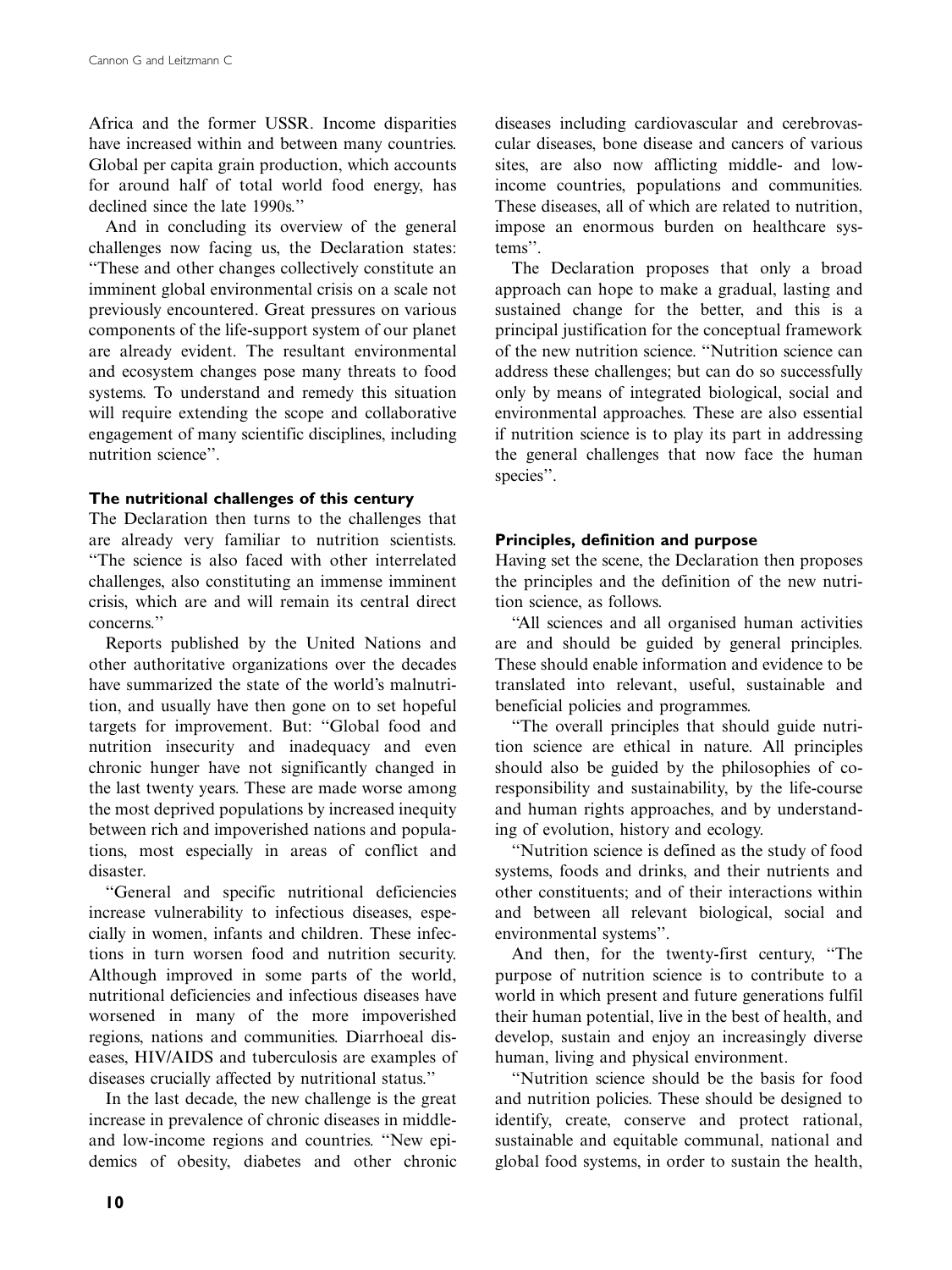well-being and integrity of humankind and also that of the living and physical worlds''.

The conclusion of the Declaration emphasizes the need now for integrated work: ''There remains much work to be done in the biological dimension of nutrition science. Much other important work now has to be carried out also in the social and environmental dimensions: this will require a broad, integrated approach. This Declaration emphasizes that the most relevant and urgent work to be done by professionals working in nutrition science and in food and nutrition policy, is in its three biological, social and environmental dimensions all together''.

#### **Signatories**

The nature of the New Nutrition Science project as work in progress is emphasized. The signatories of the Declaration include the immediate past president and the future president of the IUNS; the president and officers of the World Health Policy Forum; the chair of the 18th International Congress of Nutrition at Durban; the editor-in-chief of Public Health Nutrition; participants from the Food and Agriculture Organization of the United Nations and the European Bank for Reconstruction and Development; and specialists in nutrition and food and nutrition policy and allied disciplines.

They are Christopher Beauman, Geoffrey Cannon, Ibrahim Elmadfa, Peter Glasauer, Ingrid Hoffmann, Markus Keller, Michael Krawinkel, Tim Lang, Claus Leitzmann, Bernd Lötsch, Barrie Margetts, Tony McMichael, Klaus Meyer-Abich, Ulrich Oltersdorf, Massimo Pettoello-Mantovani, Joan Sabaté, Prakash Shetty, Marco Sória, Uwe Spiekermann, Colin Tudge, Esté Vorster, Mark Wahlqvist and Mariuccia Zerilli-Marimò. Others not present at the Giessen meeting who contributed papers to the special issue of Public Health Nutrition which formed the basis for the thinking of the workshop were Micheline Beaudry, Hélène Delisle, Barry Popkin and Ricardo Uauy.

#### So, what now?

''Conclusion'' is not the correct term for this final section, because the New Nutrition Science project is work in progress and so is beginning.

At the Durban congress, the plenary presentations were followed by a symposium during which the new nutrition science was shown in action, in Germany, Brazil and South Africa. At the symposium those present were asked whether they were willing and able to help to form new nutrition science networks, and almost 100 responses then and later came from Argentina, Australia, Belgium, Cameroon, Canada, Chile, France, Greece, India, Iran, Italy, Kenya, Micronesia, Morocco, New Zealand, Nigeria, Norway, Senegal, Serbia, South Africa, South Korea, Switzerland, Tanzania, Thailand, the UK, the USA and Zambia.

Immediate plans are to continue to develop the principles of the new nutrition; to establish global networks to develop its thinking and to discover and explore three-dimensional science and policy in action; and to inform, empower and build capacity in the south and among young professionals.

We, who remain the convenors of the Initiative and the project, will be very glad to hear from readers who want to know more, and who want to join in.

#### **References**

- 1. Castells M. The information age: economy, society and culture. Three volumes, new edn. Oxford: Blackwell; 2000.
- 2. Diamond J. Collapse. How societies choose to fail or succeed. London: Allen Lane; 2005.
- 3. Sen A. Development as freedom. New York: Anchor Books; 1999.
- 4. McMichael A. Human frontiers, environments and disease: past patterns, uncertain futures. Cambridge: Cambridge University Press; 2001.
- 5. Leitzmann C, Cannon G, eds. The New Nutrition Science project. Public Health Nutr 2005; 8(6A): 667– 804.
- 6. The Giessen Declaration. Public Health Nutr 2005;  $8(6A): 783-6.$
- 7. Waterlow J. Public Health Nutr 2005; 9(2): (in press).
- 8. Nestle M. Comment on New Nutrition Science project (Letter). Public Health Nutr 2006; 9(1): 94-95.
- 9. Englberger L. Indigenous harmony (Letter). Public Health Nutr 2006; 9(1): 95.
- 10. Kuhnlein H. Indigenous harmony (Letter). Public Health Nutr 2006; 9(1): 95.
- 11. Scrinis G. Reducing and integrating (Letter). Public Health Nutr 2006; 9(1): 95-96.
- 12. Yach D, Eloff T, Vorster H, Margetts B. Report of a pre ICN workshop on Negotiating the Future of Nutrition, Johannesburg, South Africa, 18 September 2005. Public Health Nutr 2005; 8: 1229-30.
- 13. Oshaug O. Nutrition and evolution (Letter). Public Health Nutr 2006; 9(1): 96-98.
- 14. Baranowski T. The ''new nutrition'' and physical activity (Editorial). Public Health Nutr  $2005$ ; 8:  $805-7$ .
- 15. Vorster H. The Nutrition Safari in Durban 2005: a wake-up call! Nutr Soc Gaz 2005; 28: 5.